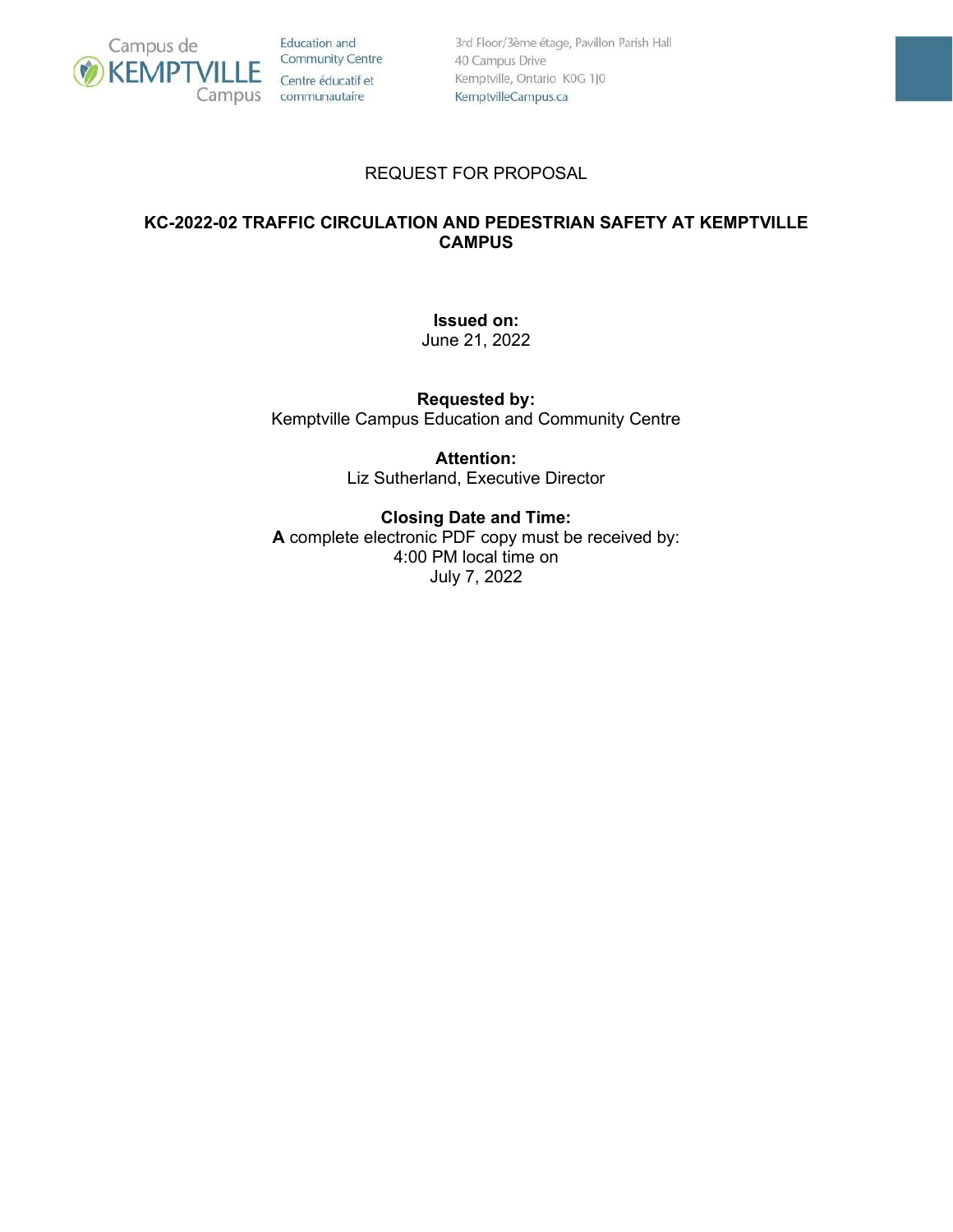# TABLE OF CONTENTS

| 1.0   |                                                                           |
|-------|---------------------------------------------------------------------------|
| 1.1   |                                                                           |
| 1.2   |                                                                           |
| 1.3   |                                                                           |
| 1.4   |                                                                           |
| 1.5   |                                                                           |
| 1.5.1 |                                                                           |
| 1.5.2 |                                                                           |
| 1.5.3 |                                                                           |
| 1.6   | Municipal Freedom of Information and protection of Privacy Act (MFIPPA) 5 |
| 1.7   |                                                                           |
| 2.0   |                                                                           |
| 2.1   |                                                                           |
| 2.2   |                                                                           |
| 3.0   |                                                                           |
| 3.1   |                                                                           |
| 3.2   |                                                                           |
| 3.3   |                                                                           |
| 3.4   |                                                                           |
| 3.5   |                                                                           |
| 3.6   |                                                                           |
| 3.7   |                                                                           |
| 4.0   |                                                                           |
| 4.1   |                                                                           |
| 4.2   |                                                                           |
| 4.3   |                                                                           |
| 4.4   | Qualifications and Recent Relevant Experience of Project Team 10          |
| 4.5   |                                                                           |
| 4.6   |                                                                           |
| 4.7   |                                                                           |
| 4.8   |                                                                           |
| 5.0   |                                                                           |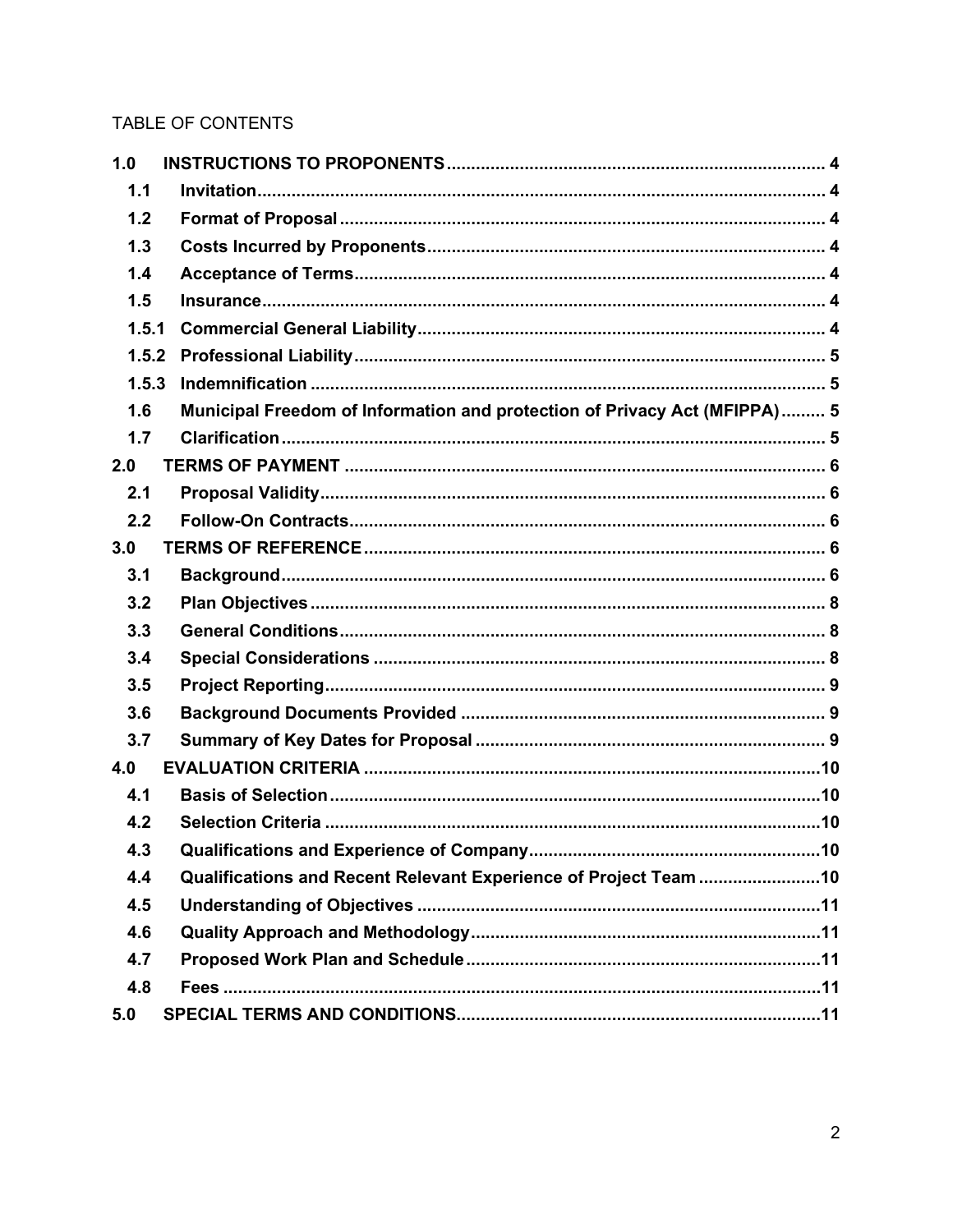## **INTRODUCTION**

Kemptville Campus is an educational and multi-use facility serving the community of North Grenville and surrounding area. The Campus includes 630 acres and 17 main buildings, as well as woodlands, cropland, wetland, greenhouses, an agroforestry centre, maple bush, and trails. The Campus is a nonprofit subsidiary of the Municipality of North Grenville and is overseen by a Board of Directors.

The Campus is looking for a qualified consultant to complete a Traffic Circulation and Pedestrian Safety Study for the northeast portion of the campus where the majority of buildings and driveways are located. The [Master Plan](https://www.kemptvillecampus.ca/regen) for the campus includes a long-term plan to redirect traffic and parking away from this area in order to create a pedestrianized plaza.

There are currently multiple schools and child care centres operating on campus. A short-term solution was implemented in 2021 to calm traffic that was cutting through campus to and from Concession Road and County Road 44. A Traffic Circulation and Pedestrian Safety Study is now required to validate the preliminary plan and ensure that it adheres to the Fire Code/Building Code.

Please submit your quote as a single PDF attachment by email to [Lsutherland@kemptvillecampus.ca.](mailto:Lsutherland@kemptvillecampus.ca)

**Closing Date:** Thursday, July 7, 2022 at 4:00 pm ET.

Proposals must be received before the above-mentioned time and date, and in accordance with the enclosed RFP documents.

#### **For inquiries please contact:**

- Liz Sutherland, Executive Director [\(Lsutherland@kemptvillecampus.ca\)](mailto:Lsutherland@kemptvillecampus.ca) for financial or contracting information
- Bruce Jackson, Facilities Manager [\(bjackson@kemptvillecampus.ca\)](mailto:bjackson@kemptvillecampus.ca) for traffic/ infrastructure/technical information

A full description of the project and scope of work is set out below.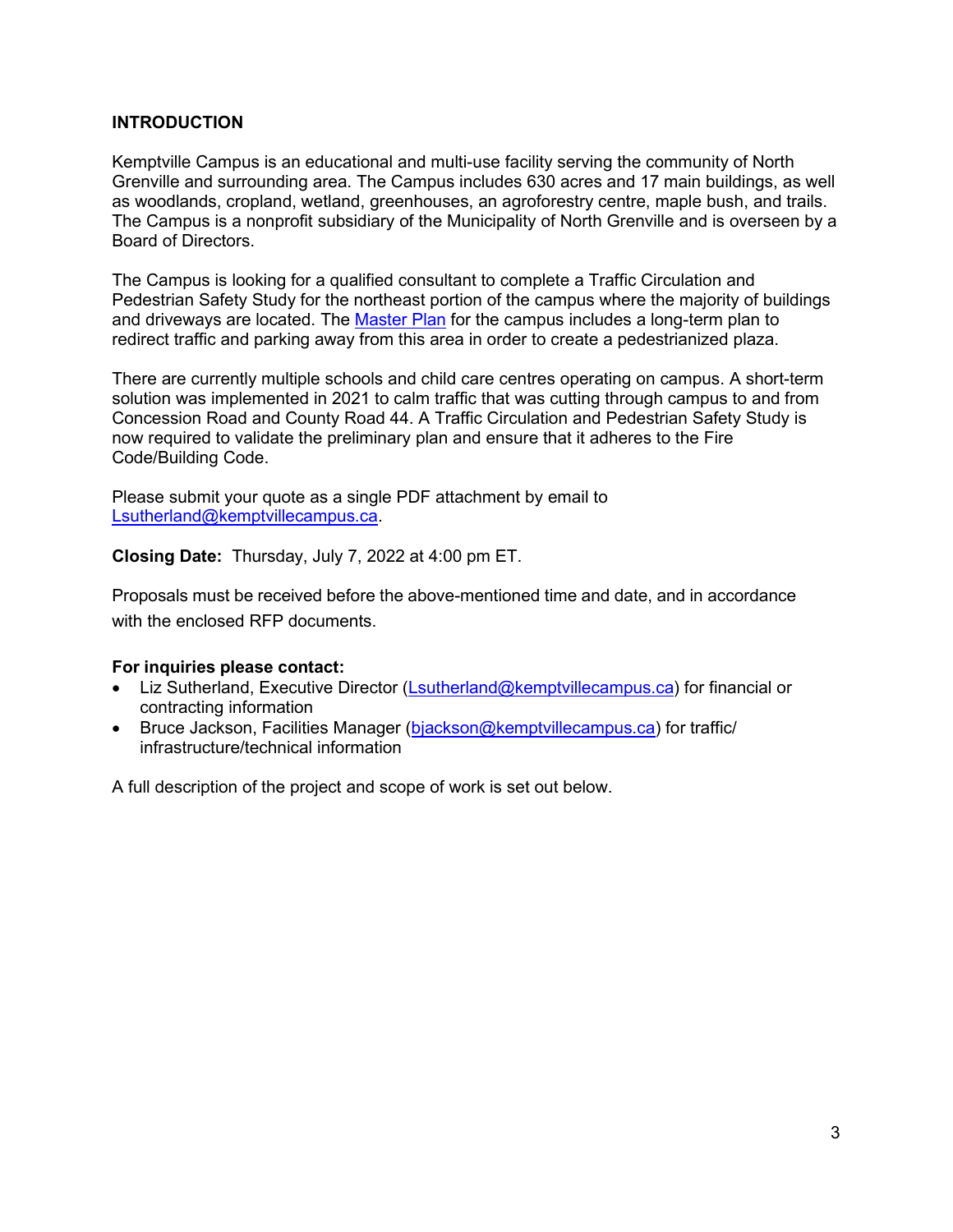## <span id="page-3-0"></span>**1.0 INSTRUCTIONS TO PROPONENTS**

## <span id="page-3-1"></span>1.1 Invitation

Kemptville Campus Education and Community Centre invites bids from qualified consultants to complete a Traffic Circulation and Pedestrian Safety Study for the northeastern portion of the Campus where the majority of buildings and driveways are located. The area is bounded by Concession Road to the north, Prescott St/County Road 44 to the east, Curtis Drive to the south, and McPhail to the west.

The Campus anticipates that this project will be completed by August 26, 2022.

Please submit your quote as a single PDF attachment by email to [Lsutherland@kemptvillecampus.ca.](mailto:Lsutherland@kemptvillecampus.ca)

#### **Closing Date:** Thursday, July 7, 2022 at 4:00 pm ET.

Proposals must be received before the above-mentioned time and date, and in accordance with the enclosed RFP documents.

## <span id="page-3-2"></span>1.2 Format of Proposal

The proposal submission must not exceed ten (10) pages. All other supporting information (e.g., corporate information, resumes, and project profiles) is to be attached to the submission in the form of appendices.

<span id="page-3-3"></span>1.3 Costs Incurred by Proponents

All expenses incurred in the preparation and submission of proposals shall be borne by the Consultant. No payment will be made for any proposals received, or for any other effort required of or made by the Consultant prior to the commencement of work defined by the proposal approved by the Campus.

#### <span id="page-3-4"></span>1.4 Acceptance of Terms

All those who submit a proposal represent that they have read, completely understand, and accept the terms and conditions of this Request for Proposal (RFP) in full.

#### <span id="page-3-5"></span>1.5 Insurance

#### <span id="page-3-6"></span>1.5.1 Commercial General Liability

The Proponent shall, at their expense obtain and keep in force during the term of the Agreement, Commercial General Liability Insurance satisfactory to the Kemptville Campus and underwritten by an insurer licensed to conduct business in the Province of Ontario. The policy shall provide coverage for Bodily Injury, Property Damage and Personal Injury and shall include but not be limited to:

a) A limit of liability of not less than \$ \$2,000,000 per occurrence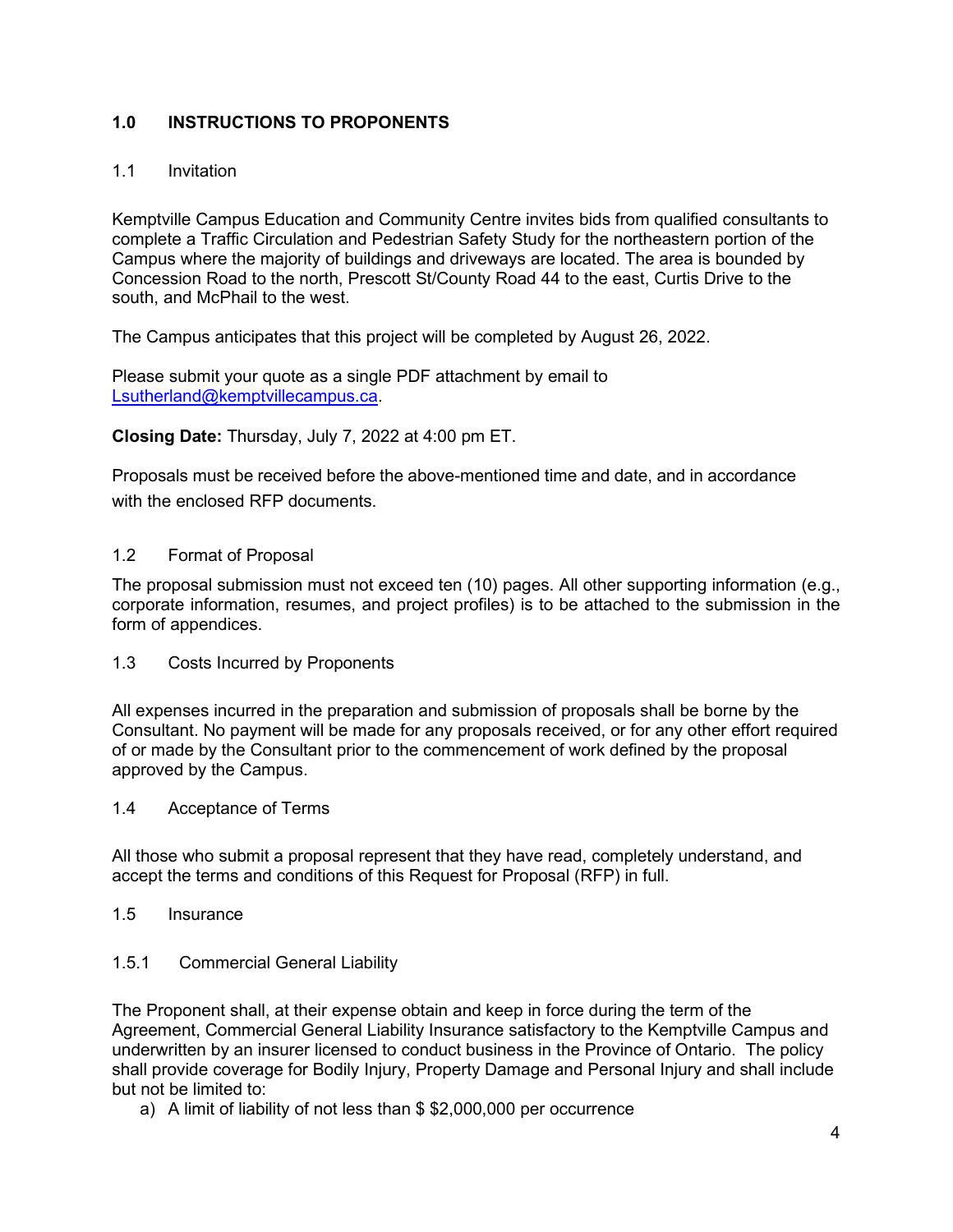- b) Non-owned automobile coverage with a limit not less than \$2,000,000 and shall include contractual non-owned coverage
- c) Products and completed operations coverage
- d) Broad Form Property Damage
- e) Contractual Liability
- f) Owners and Contractors Protective

The successful Proponent will add "the Municipality of North Grenville" and "Kemptville Campus Education and Community Centre" as additional insured with respect to the operations of the Named Insured. The policy shall contain a provision for cross liability and severability of interest in respect of the Named Insured. The policy shall provide 30 days prior notice of cancellation

#### <span id="page-4-0"></span>1.5.2 Professional Liability

The Proponent shall take out and keep in force Professional Liability insurance in the amount of \$2,000,000 providing coverage for acts, errors and omissions arising from their professional services performed under this Agreement. The policy self-insured retention/deductible shall not exceed \$25,000 per claim and if the policy has an aggregate limit, the amount of the aggregate shall be double the required per claim limit. The policy shall be underwritten by an insurer licensed to conduct business in the Province of Ontario and acceptable to the Kemptville Campus. The policy shall be renewed for three years after contract termination. A certificate of insurance evidencing renewal is to be provided every year. If the policy is to be cancelled or non-renewed for any reason, 90 days' notice of said cancellation or non-renewal must be provided to Kemptville Campus. The Campus has the right to request that an Extended Reporting Endorsement be purchased by the Consultant at the Consultants sole expense.

#### <span id="page-4-1"></span>1.5.3 Indemnification

The successful proponent shall at all times hereafter hold harmless and shall fully indemnify Kemptville Campus and the Municipality of North Grenville from and against all claims and demands which may be brought against or made upon them and against all loss, liabilities, judgments, costs, damages or expenses which the Corporation may sustain, suffer or be put unto resulting from, arising from, or in any way incidental to the performance of this Agreement by the proponent or any other persons engaged by the proponent in the performance of services pursuant to this Agreement during the term of this Agreement.

<span id="page-4-2"></span>1.6 Municipal Freedom of Information and protection of Privacy Act (MFIPPA)

In accordance with MFIPPA, this is to advise that any personal information Proponents provide is being collected under the authority of the Municipal Act and will be used exclusively in the selection process. All proposals submitted become the property of the Campus. Proponents are reminded to identify in their proposal any specific scientific, technical, commercial proprietary, or similar confidential information, the disclosure of which could cause them injury.

#### <span id="page-4-3"></span>1.7 Clarification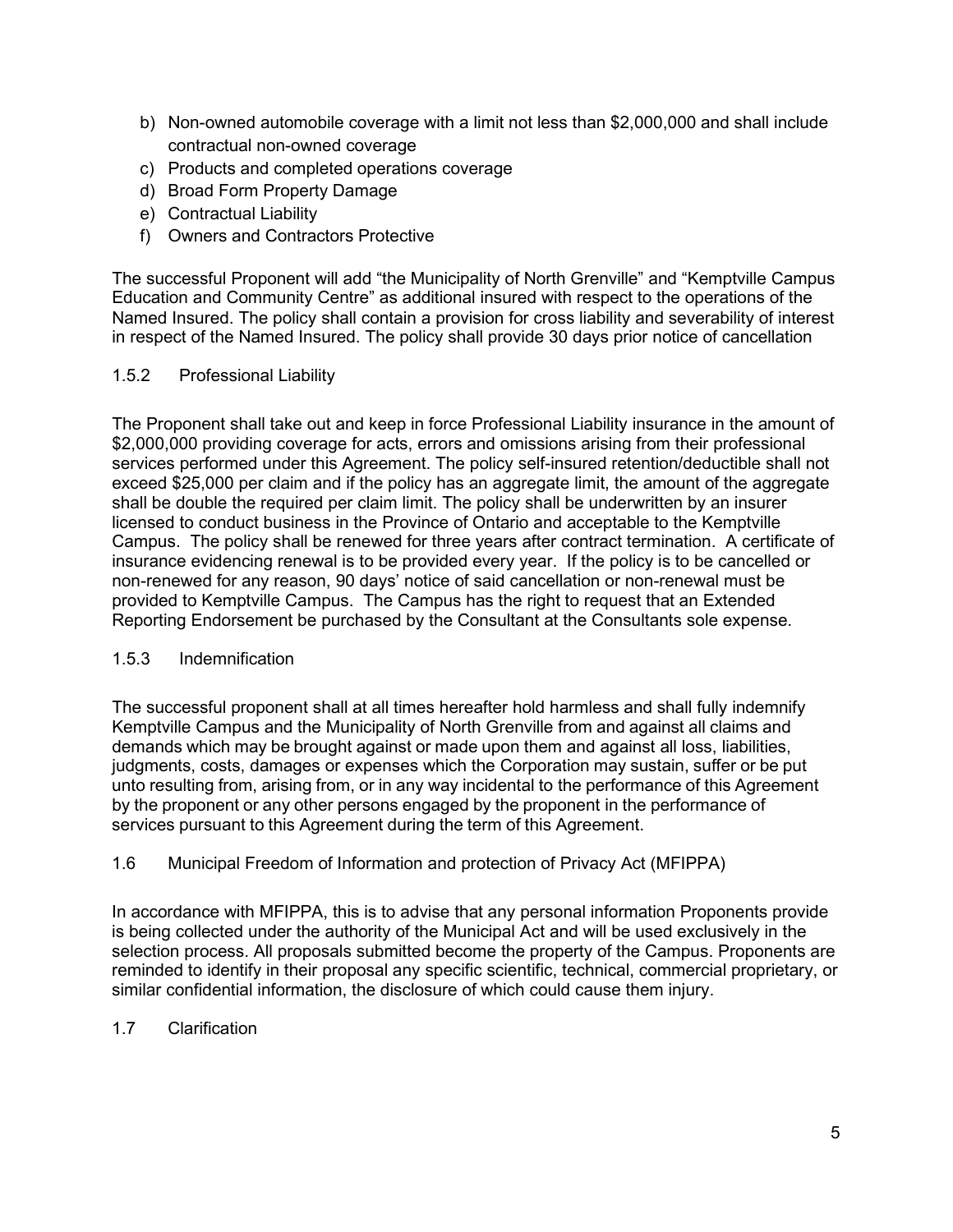All inquiries regarding this RFP are to be directed to the individuals identified below. Inquiries must be received in writing or email no later than July 5, 2022 at 11:00 AM. All inquiries received and the responses provided will be sent by the Campus to all Consultants by email.

## **For inquiries please contact:**

- Liz Sutherland, Executive Director [\(Lsutherland@kemptvillecampus.ca\)](mailto:Lsutherland@kemptvillecampus.ca) for financial or contracting information
- Bruce Jackson, Facilities Manager [\(bjackson@kemptvillecampus.ca\)](mailto:bjackson@kemptvillecampus.ca) for traffic/ infrastructure/technical information

## <span id="page-5-0"></span>**2.0 TERMS OF PAYMENT**

The successful Proponent shall be reimbursed monthly for actual work completed and time spent on the project. Monthly invoices are to include supporting documentation for all disbursements. Disbursements will be paid at cost.

Invoices submitted by the Consultant shall include the project title, a description of the work completed and a billing summary. This summary shall include the tasks set forth in the financial submission and shall indicate the budgeted cost, percentage invoiced to date and a total of these amounts for each task referencing the original level of effort schedule.

## <span id="page-5-1"></span>2.1 Proposal Validity

Proposals shall remain valid and open for acceptance by the Campus for a period of sixty (60) calendar days following the deadline for receipt of proposals.

#### <span id="page-5-2"></span>2.2 Follow-On Contracts

The Campus reserves the right to award subsequent phases of the project to the successful proponent, and fees for any follow-on contracts shall be based on the same unit or per diem rates proposed under this RFP, unless negotiated and approved otherwise.

The Campus also reserves the right to request competitive proposals for subsequent phases of the project.

## <span id="page-5-3"></span>**3.0 TERMS OF REFERENCE**

## <span id="page-5-4"></span>3.1 Background

The [Master Plan](https://www.kemptvillecampus.ca/regen) for the Campus includes a long-term plan to remove motor vehicle traffic from the northeast area of Campus around the existing buildings (approximately 400 metres by 550 metres, identified as "the Village" in the Master Plan – see images below). Specifically, the Master Plan requires Campus staff to "Design and implement a new [motor vehicle] circulation and parking strategy that seeks to direct through traffic and parking to the peripheries of the Campus." This Master Plan has been approved by Municipal Council.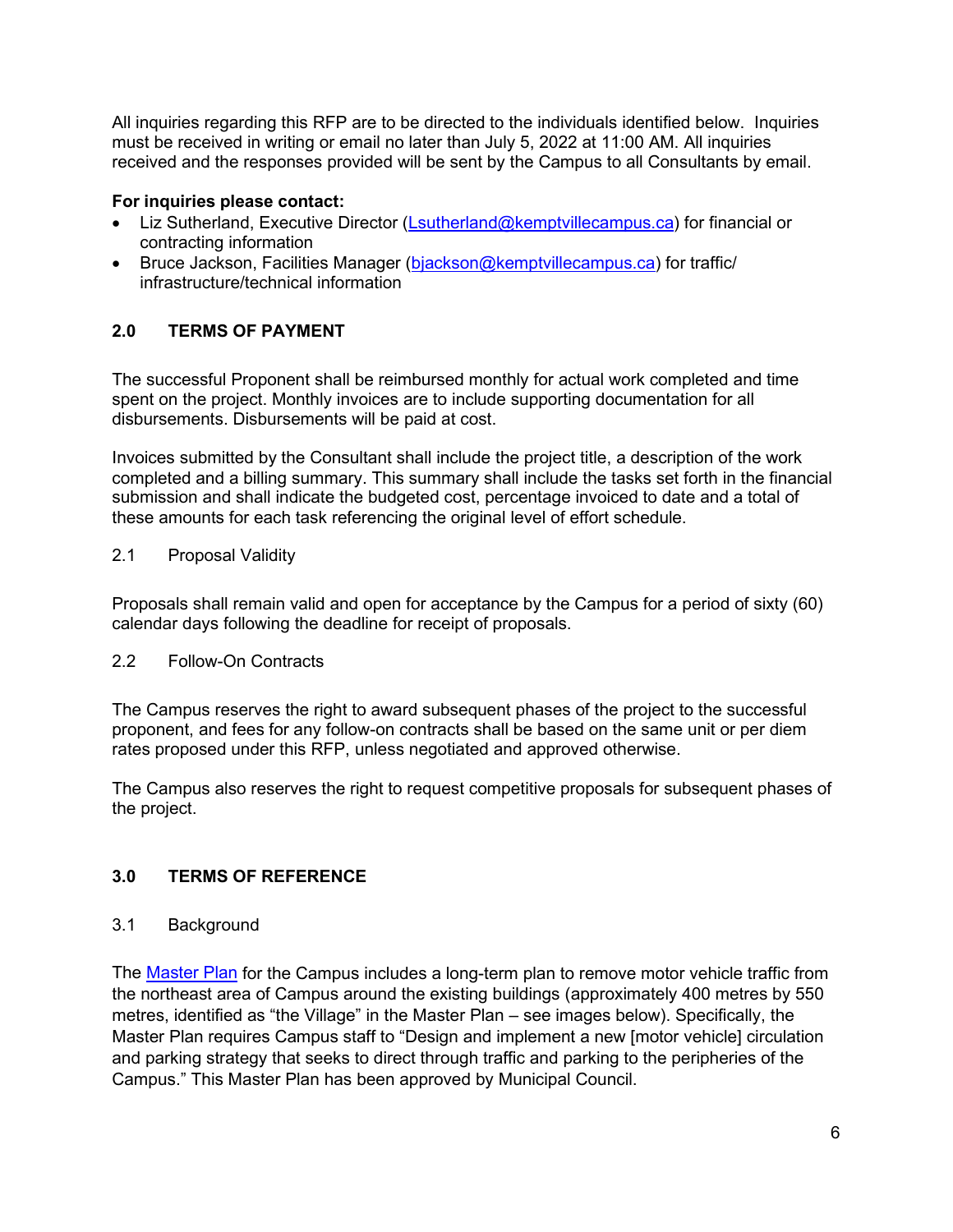#### **MASTER PLAN I** THE BIG MOVES



The Campus operates as property manager for the Municipality of North Grenville (the property owner). According to the Campus Head Lease, "there are no designated Municipal roads located on the Leased Premises," (Section 14(1)). Campus property is therefore "private municipal property," similar to the Municipal Centre parking lot in that it is municipally owned but not subject to the Highway Traffic Act.

There are currently multiple schools and child care centres operating on campus. A short-term solution was demanded in 2021 to calm traffic that was cutting through Campus from Concession, down Campus Drive and along Curtis Ave.

In summer 2021, the Campus created a working group to explore traffic management options. Temporary barricade locations (see Appendix A) were selected to create a protected area. Barricades were put in place to control motor vehicle traffic around the schools during school hours. Staff moved them at the end of each school day. Having observed the functionality of the barricade plan for several months, Campus developed in March 2022 a slightly modified map of barricade locations (see Appendix B).

The preliminary mid-term plan (from approximately September 2022 until full pedestrianization is realized) is to have lift-gates to keep motor vehicles out of this protected area. These gates should be approved and controllable by emergency services. Some driveways may be blocked by permanent installations (e.g., planters) as long as they do not impede emergency services.

The Fire Code requires that Campus must provide "fire apparatus access roads" to enable emergency vehicles to get within 50 metres of each building. These access roads can be roads, fire lanes, parking lot lanes or a combination of the above. Because of the age of the Campus (over 100 years old), existing fire routes are not known.

The Campus is seeking the traffic engineering study to develop a plan that will be compliant with the Fire Code/Building Code while protecting pedestrian safety and reducing motor vehicle traffic as much as is practical in the identified area of Campus.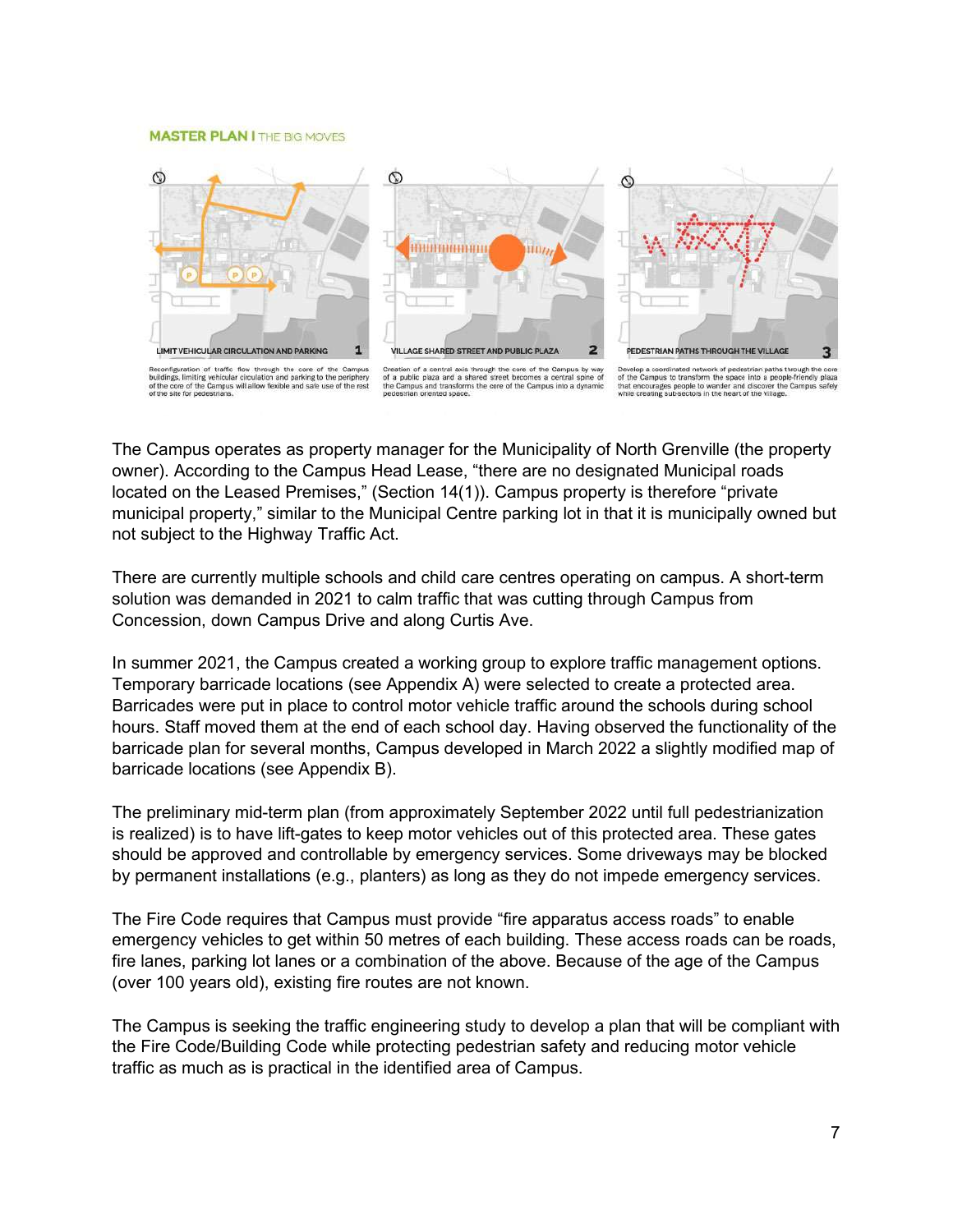#### <span id="page-7-0"></span>3.2 Plan Objectives

Areas to be addressed in the provision of this service will include:

- a) Full traffic circulation (all modes) and Pedestrian Safety Study for the northeastern portion of Campus, including a review of all background documentation.
- b) One "kickoff" stakeholder meeting and another should be scheduled strategically during the development of the report (with stakeholders by invitation only – no public consultation).
- c) Final document should be prepared, reviewed by the Campus, and finalized. The report will then be presented to the Campus Board of Directors by the successful consultant.

#### <span id="page-7-1"></span>3.3 General Conditions

The Traffic Circulation and Pedestrian Safety Study (Kemptville Campus) shall include the following:

- Review of the Campus Master Plan
- Review of the 2021 Campus Traffic Working Group materials
- Review of the existing school bus routes and schedules for the four school boards operating on campus (and proposed routes and schedules for 2022-23 if available)
- Key informant interviews with Campus staff, municipal public works staff, Fire Department officials, and school transportation authorities regarding the 2021 traffic study, the barricade measures, and relevant factors (e.g., potential changes in school bus routes)
- Assessment/evaluation of on-site traffic circulation and pedestrian safety
- Recommendations for the location of fire routes, traffic calming measures (including e.g., planters, lift-gates, speed humps, bollards, and paint) for the **medium-term**.
- Recommendations for the **final/long-term** traffic plan in keeping with the pedestrianization envisioned by the Master Plan
- Cost estimate(s) for recommendations
- Presentation to Kemptville Campus staff team and Board of Directors
- <span id="page-7-2"></span>3.4 Special Considerations

Each consultant is to be aware of the following prior to proposal submission: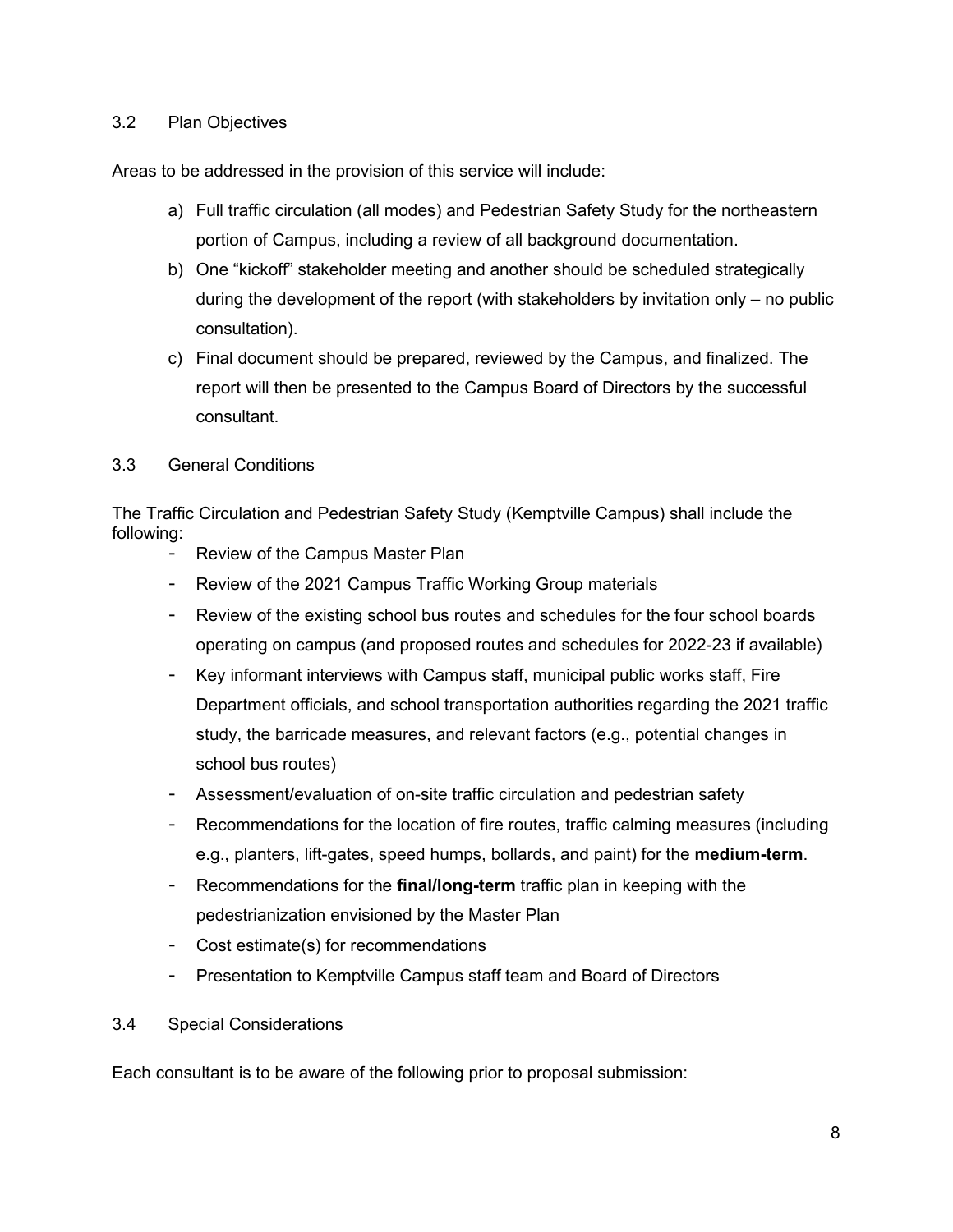- This study shall be focussed on the circulation and pedestrian safety on private municipal property that is not subject to the Highway Traffic Act but is subject to the Fire Code/Building Code
- All modes of travel should be considered in the evaluation (including pedestrians, cyclists, and school buses)
- Information will be provided by Campus staff on traffic patterns, including deliveries and current/future school bus routes and schedules (the study will take place during the summer school break, and changes to school locations, notably the opening of a school in Purvis Hall, may change school bus routes for the near future)
- Recommendations shall be compliant with the Accessibilities for Ontarians with Disabilities Act
- All evaluations should be compliant with Transportation Association of Canada (TAC) and Ministry of Transportation (MTO) guidelines, where applicable

## <span id="page-8-0"></span>3.5 Project Reporting

The Proponent shall report to Liz Sutherland, Executive Director. Bruce Jackson, Facilities Manager, will be the day-to-day Campus contact for the project. The Executive Director shall be the approval authority for the final report.

One (1) digital copy of the document will be provided at each review stage and three (3) hard copies and one (1) digital copy of the final document will be provided upon completion of the project. All printed material must be reproducible.

<span id="page-8-1"></span>3.6 Background Documents Provided

The following documents will be made available to the successful Proponent:

- 2021 Traffic Working Group materials (to be provided during request for proposal stage)
- <span id="page-8-2"></span>3.7 Summary of Key Dates for Proposal
- June 21, 2022 Date issued
- July 5, 2022 Deadline for questions (11 a.m.)

July 6, 2022 – Responses to questions issued

July 7, 2022 @ 4:00 PM – RFP closing

Week of July 11, 2022 – Anticipated award date

Week of July 18, 2022 – Initial kickoff meeting

August 26, 2022 – Final report submitted to Kemptville Campus

August/September 2022 (TBC) – Presentation (by the consultant) to Kemptville Campus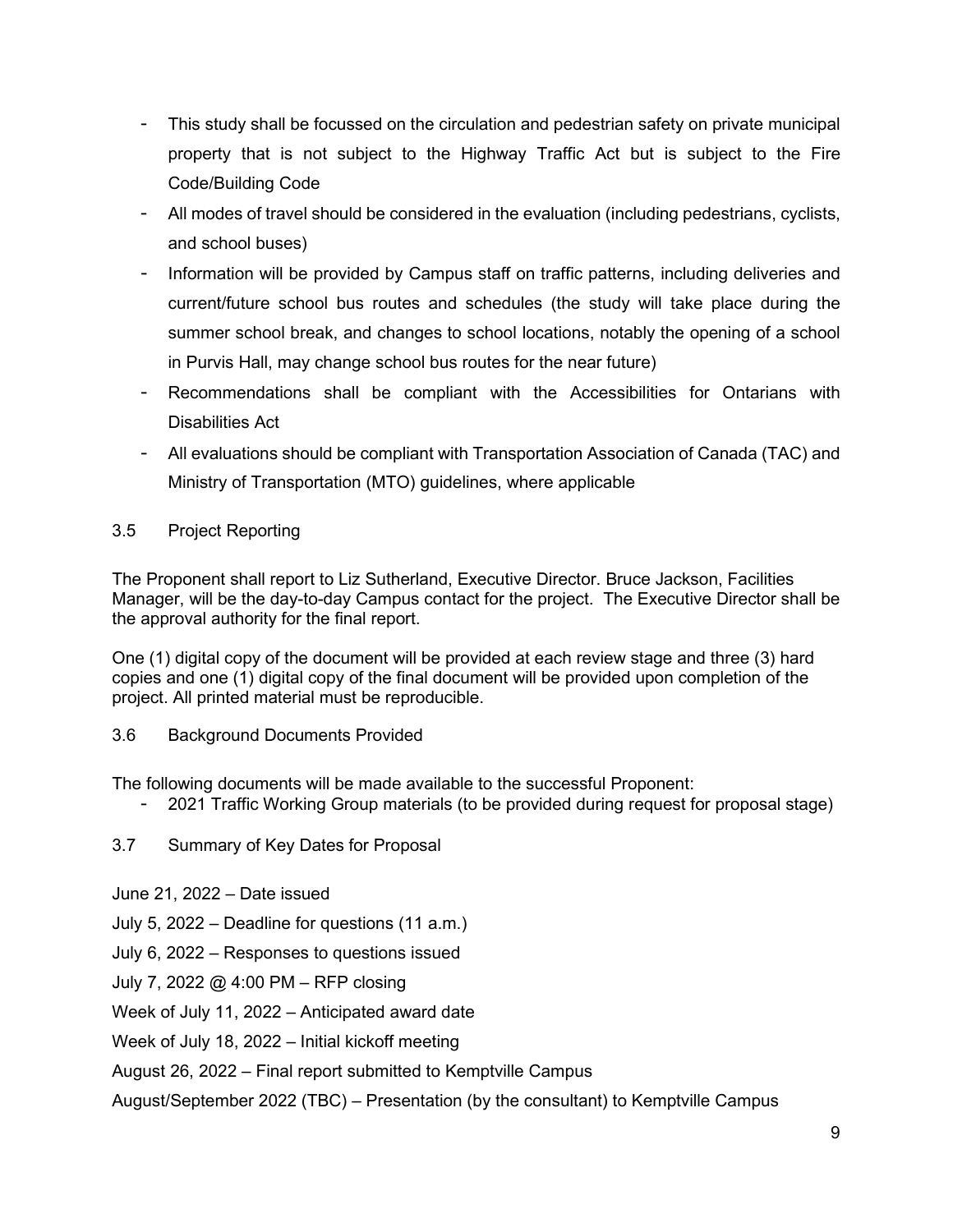## <span id="page-9-0"></span>**4.0 EVALUATION CRITERIA**

The successful firm will possess the requisite technical skills to deal with the complex matters to be addressed in the scope of work and will be required to work directly with Municipal staff, the project manager, the public, agencies and stakeholders in a professional manner.

To achieve this, the Campus is interested in a firm, which in addition to sound technical qualifications, exhibits such skills as timeliness, diplomacy, tact, strong communication ability (both written and verbal) and an understanding of the municipal culture.

## <span id="page-9-1"></span>4.1 Basis of Selection

The Campus intends to recommend the appointment of the Consultant on the basis of best overall value, based upon a review of the technical and fee proposal, and the consultant interview. The Consultant appointment is subject to approval by the Campus Board of Directors in accordance with the provisions of the Campus procurement policy

#### <span id="page-9-2"></span>4.2 Selection Criteria

At the first phase of selection, proposals will be evaluated on a "yes/no" basis with respect to whether they meet the minimum requirements for bid submission (including deadline and format).

At the second stage of selection, a total of 100 points will be allocated to each proposal, as follows:

| Category                                               | <b>Available Points</b> |  |
|--------------------------------------------------------|-------------------------|--|
| Technical:                                             |                         |  |
| Qualifications and Experience of Company               | 20                      |  |
| Qualifications and Relevant Experience of Project Team | 20                      |  |
| <b>Understanding of Objectives</b>                     | 10                      |  |
| Quality of Approach and Methodology                    | 20                      |  |
| Proposed Work Plan and Schedule                        | 10                      |  |
| Sub-total                                              | 80                      |  |
| Financial:                                             |                         |  |
| Fees and disbursements (including sub-consultants)     | 20                      |  |
| Total                                                  | 100                     |  |

## <span id="page-9-3"></span>4.3 Qualifications and Experience of Company

Provide a brief company profile and recent relevant experience. Provide two (2) similar projects completed by your firm, including as a minimum, one (1) project completed in the last five (5) years. Provide client references for each project.

<span id="page-9-4"></span>4.4 Qualifications and Recent Relevant Experience of Project Team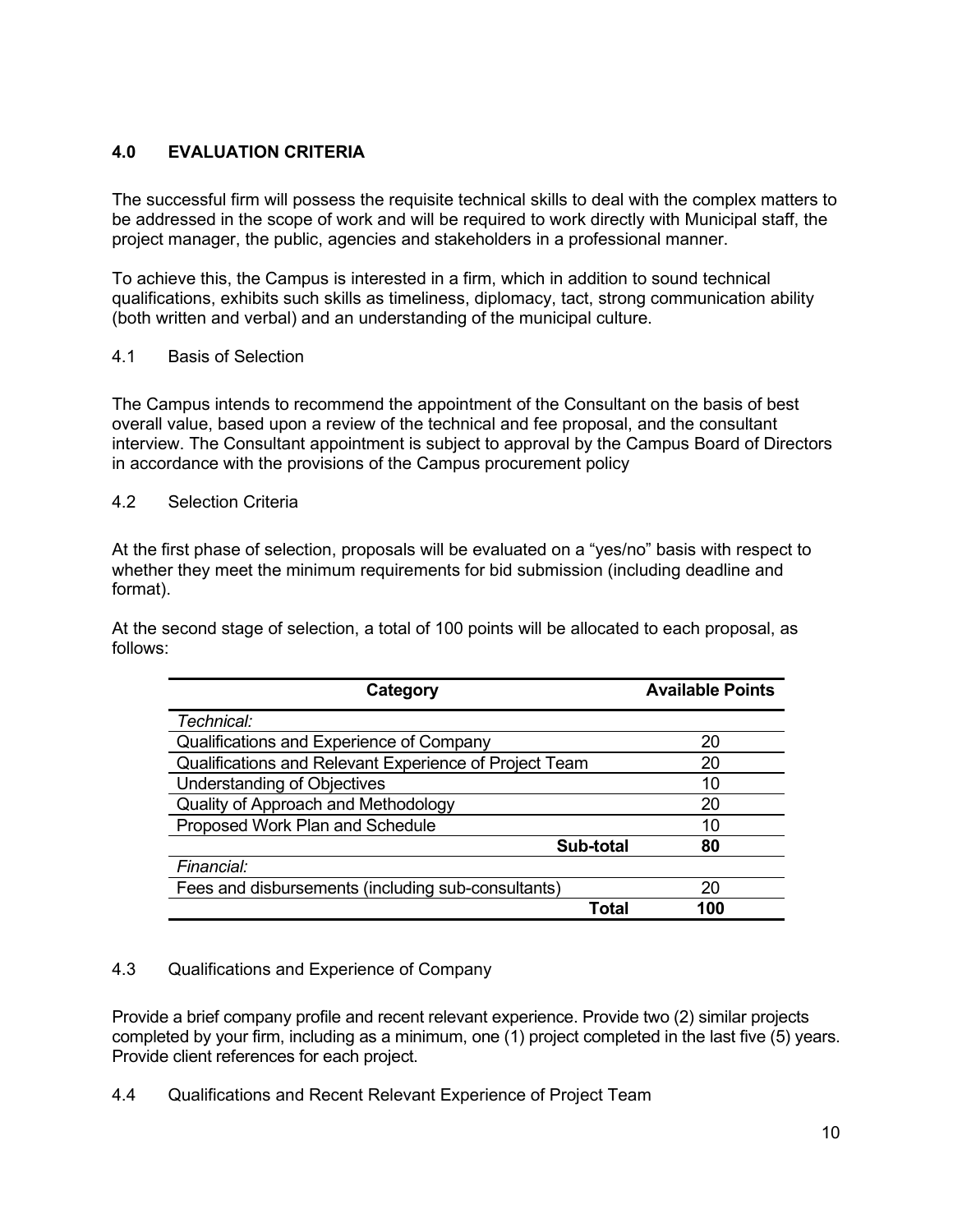Provide the qualifications, recent relevant experience and responsibility of each member of the project team (Project Manager, key team members, sub-consultants and other staff), clearly stating the employment history of the Project Manager and key team members, years with current firm and work location. Resumes should be included in an appendix.

#### <span id="page-10-0"></span>4.5 Understanding of Objectives

Describe your understanding of the assignment, including overall scope and objectives, noting any particular issues that may require specific attention.

## <span id="page-10-1"></span>4.6 Quality Approach and Methodology

Describe the approach and methodology to be followed in completing all aspects of the assignment in order to achieve the stated project objectives.

<span id="page-10-2"></span>4.7 Proposed Work Plan and Schedule

Provide a work plan and schedule in the form of a Gantt chart to illustrate the breakdown of the major tasks and the level of effort of the individual team members in sufficient detail to allow a complete understanding as to how and by whom the work is to be carried out.

The Consultant shall outline the measures that it has in place to ensure the project delivery and cost control to meet the needs of the Campus.

#### <span id="page-10-3"></span>4.8 Fees

The Consultant is to provide a total upset limit price, including all fees, sub-consultants and disbursements, but exclusive of HST, to complete this assignment in accordance with the services detailed herein in the Consultant's proposal.

All reasonable and proper expenses incurred by the Consultant shall be reimbursed without any allowance thereon for overhead and/or profit. The following costs shall not be reimbursed:

- Communication expenses including facsimile, local phone and cellular charges;
- Standard PC or computer aided design and drafting equipment (excludes specialized equipment or software as identified in Consultant's proposal); and
- Travel and living expenses unless identified in the proposal or approved in advance.

The Consultant shall provide the per diem cost for any additional public meetings as a separate line item, should they be required.

## <span id="page-10-4"></span>**5.0 SPECIAL TERMS AND CONDITIONS**

Submission of a proposal constitutes acknowledgement the proponent has read and agrees to be bound by all the terms and conditions of the Request for Proposal.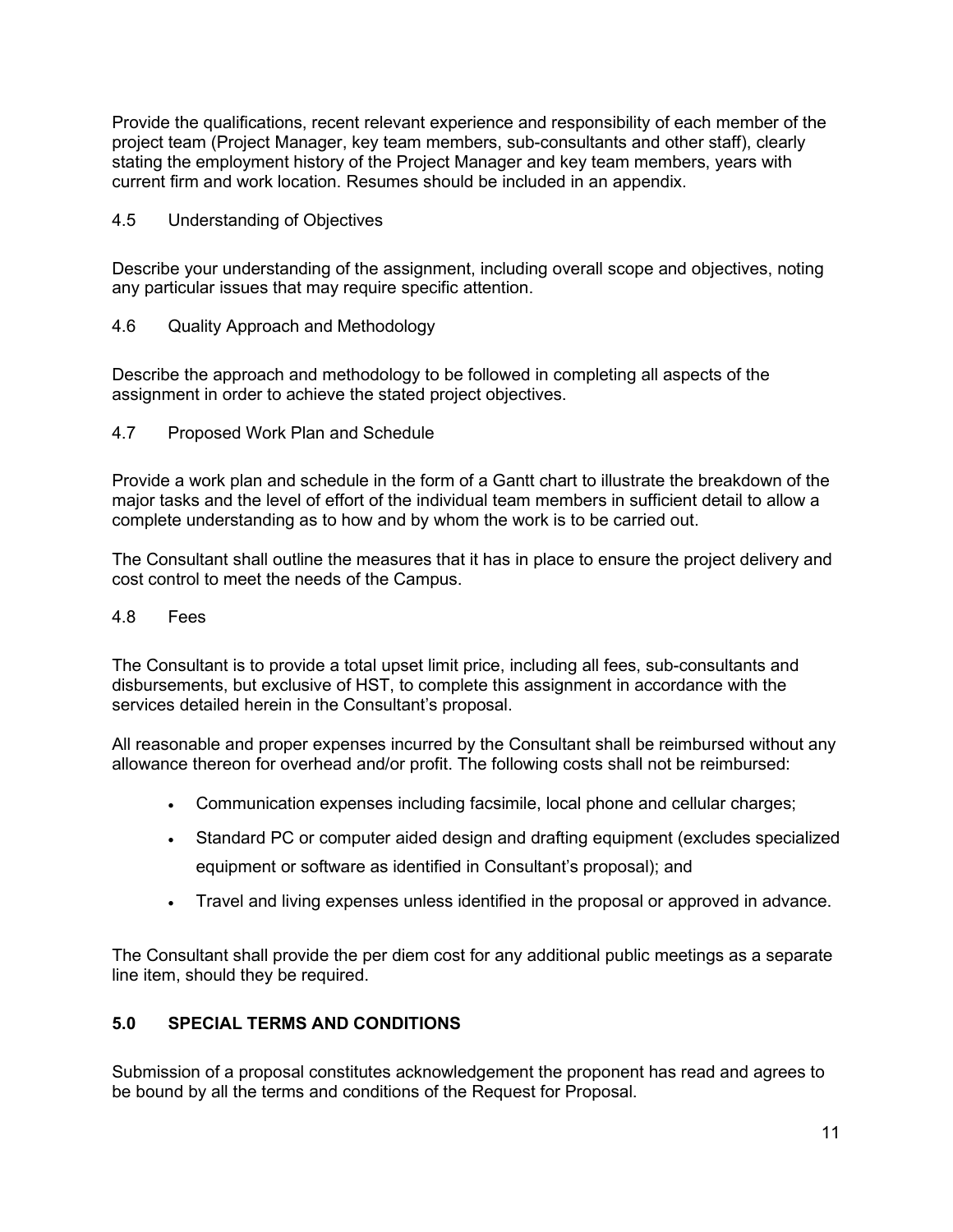The Campus will not make any payments for the preparation of the response to the Request for Proposal. All costs incurred by a proponent will be borne by the proponent.

This is not an offer. The Campus does not bind itself to accept the lowest price proposal or any proposal submitted.

The Campus has the right to cancel the Request for Proposal at any time and to reissue it for any reason whatsoever, without incurring any liability and no proponent will have any claim against the Campus as a result of the cancellation or re-issuing of the Request for Proposal.

The Consultant acknowledges that the Campus shall have the right to reject any, or all, Proposals for any reason, or to accept any Proposal which the Campus in its *sole unfettered discretion* deems most advantageous to itself. The lowest, or any, Proposal will not necessarily be accepted and the Campus shall have the *unfettered* right to:

- (i) Accept a non-compliant Proposal;
- (ii) Accept a Proposal which is not the lowest Proposal; and
- (iii) Reject a Proposal that is the lowest Proposal even if it is the only Proposal received.

The Consultant acknowledges that the Campus may rely upon the criteria which the Campus deems relevant, even though such criteria may not have been disclosed to the Consultant. By submitting a Proposal, the Consultant acknowledges the Campus' rights under this Section and absolutely waives any right, or cause of action against the Campus, by reason of the Campus' failure to accept the Proposal submitted by the Consultant, whether such right or cause of action arises in contract, negligence, or otherwise.

If the Campus decides to award a contract based on a submission received in response to this Request for Proposal, the successful proponent will be notified of the intent to award in writing, and the subsequent execution of a written agreement shall constitute the making of a contract. Proponents will not acquire any legal or equitable rights or privileges whatsoever until the contract is signed by both parties.

In the event of any inconsistency between the RFP and the contract, the contract shall govern.

Proponents may not amend or withdraw their proposals after the closing date and time.

Proposals will be evaluated as soon as practicable after the closing time.

Proponents are advised that all communications with the Campus related to this RFP during the bidding process must be directly and only with the individuals nominated in section 1.7.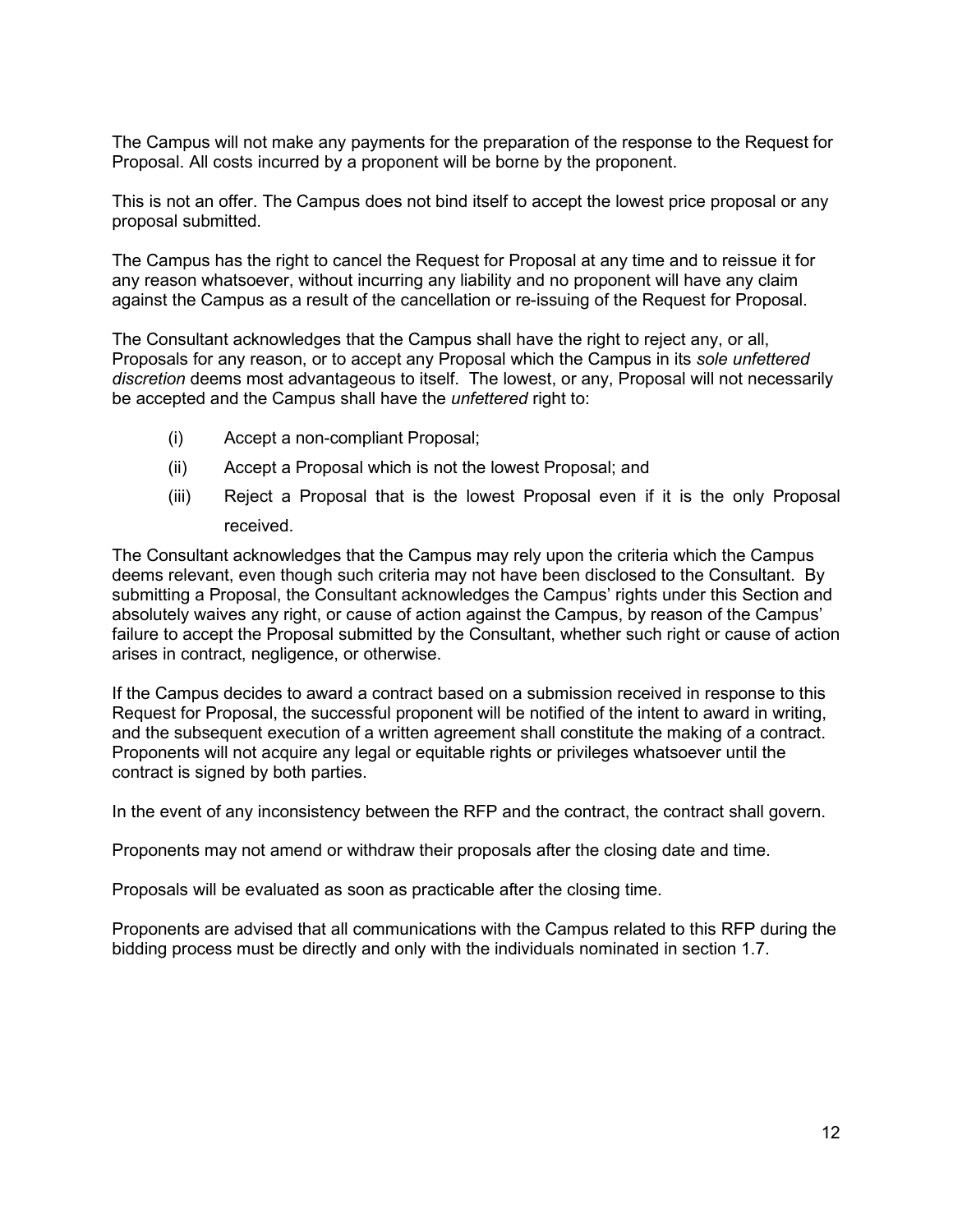

## Appendix A: August 2021 traffic study - location of barricades